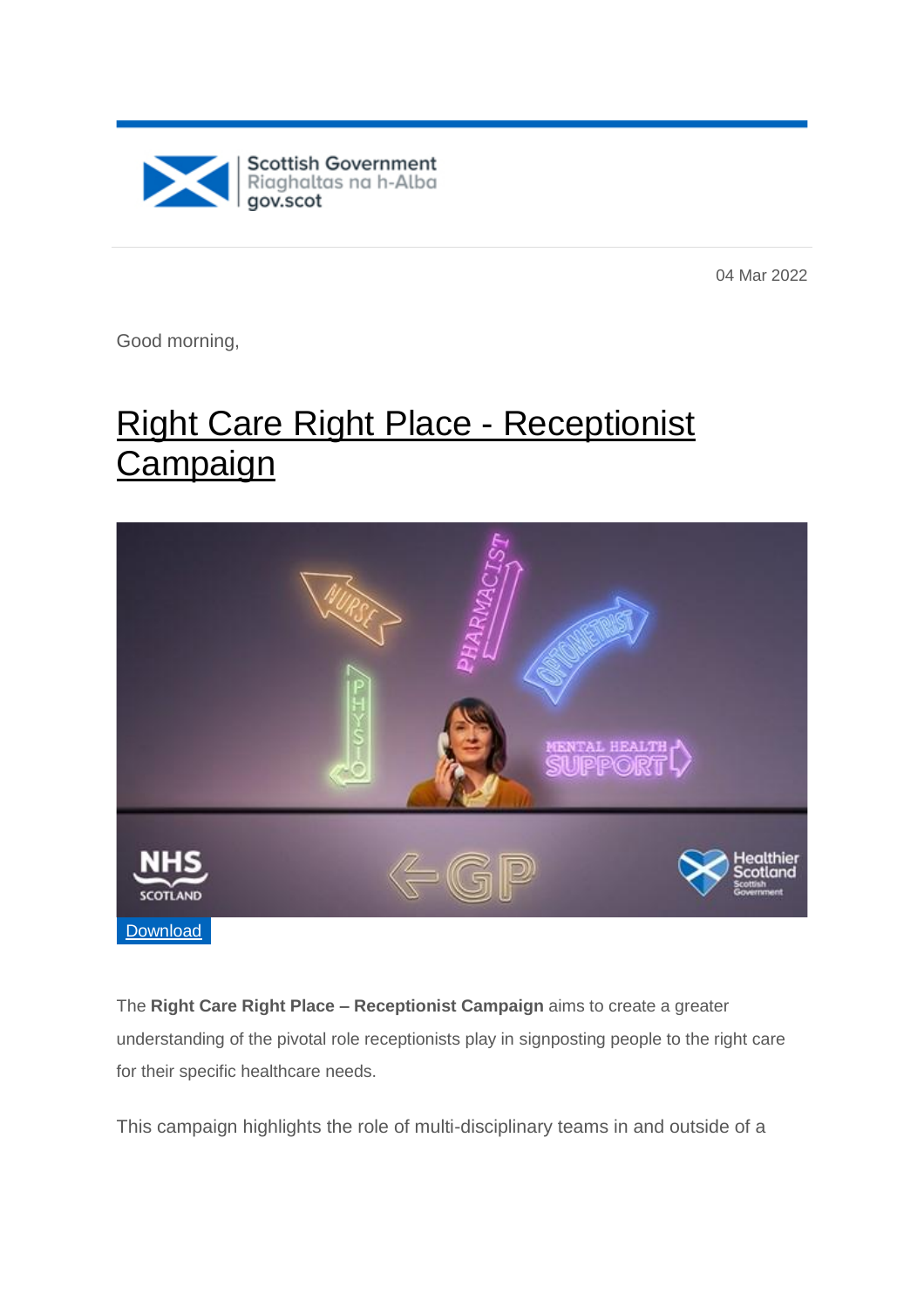general practice making patients more aware of alternative care pathways. Research has shown there is a lack of awareness on the role the receptionist has in getting individuals the right health care expert. This has created a barrier for some in getting the right care.

The Receptionist Campaign will be running on TV, VOD, Digital, Social, Press and Radio channels from this week until 30th March.



#### **Campaign Key Messages**

- General Practice receptionists are much more than receptionists
- General Practice receptionists are here to help guide you to the right care for your (healthcare) needs
- There are a range of expert healthcare professionals who can help you and receptionists will be able to help get you to the right person

#### **How You Can Help**

- Please share campaign assets via your relevant social channels all assets can be found in the [SG Marketing Resource Centre](https://sgmarketing-newsroom.prgloo.com/resources/f/healthier-scotland-campaigns/right-care-right-place-receptionist-campaign)
- Please share the Receptionist Campaign Stakeholder Toolkit with your relevant contacts

#### **Campaign Toolkit**

The **RCRP Receptionist Campaign Toolkit** attached includes the following:

Campaign overview